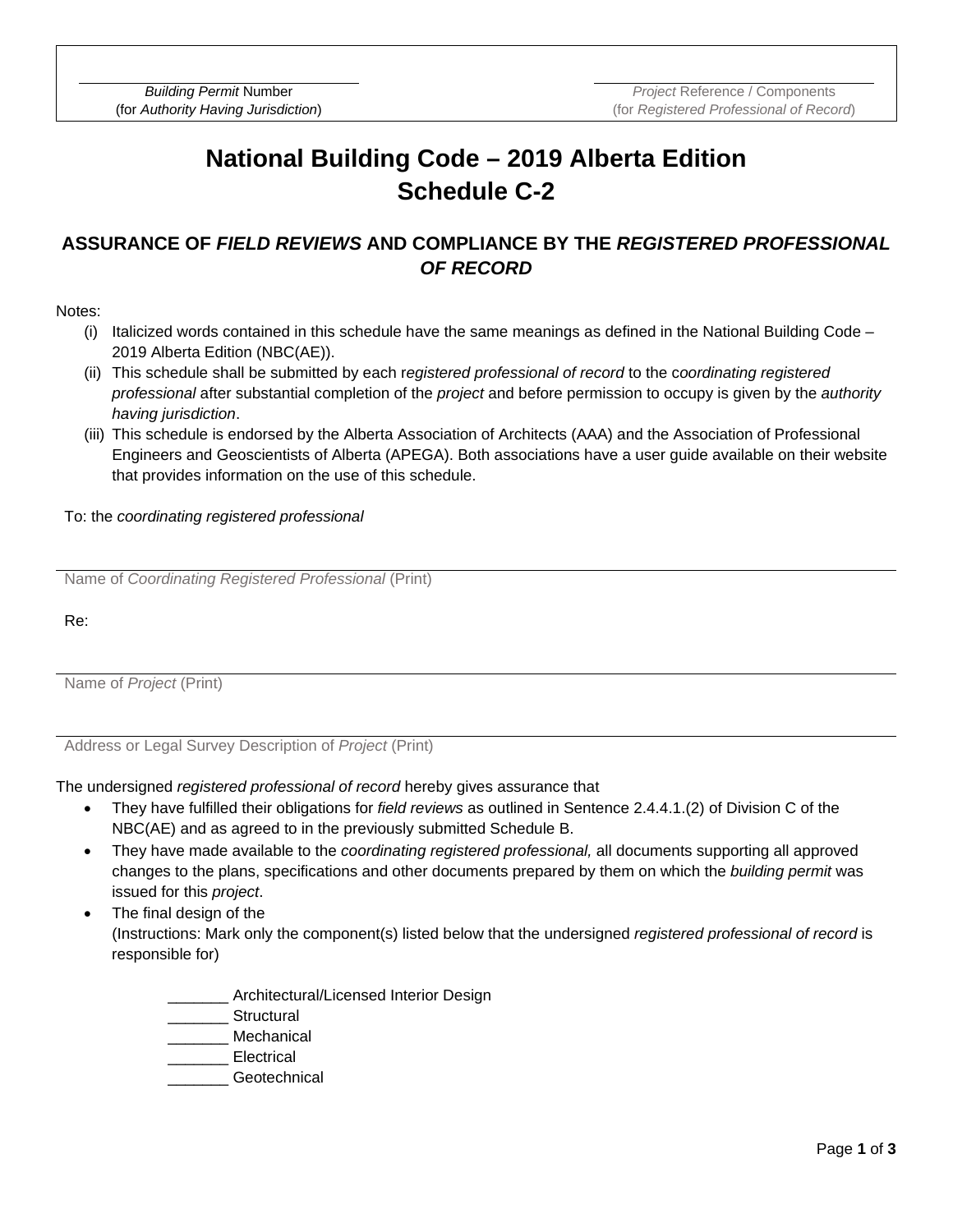## **National Building Code – 2019 Alberta Edition Schedule C-2**

components of the *project* described on the plans, specifications and other documents on which the *building permit* was issued (including approved changes) for this project substantially complies with requirements of the NBC(AE) and the SCA.

• They are a *registered professional* as defined in the NBC(AE).

Attached are the following Schedules C-3 from *registered professionals* that have been delegated responsibility for design and *field reviews* as described on Schedule B.

Schedules C-3 attached: